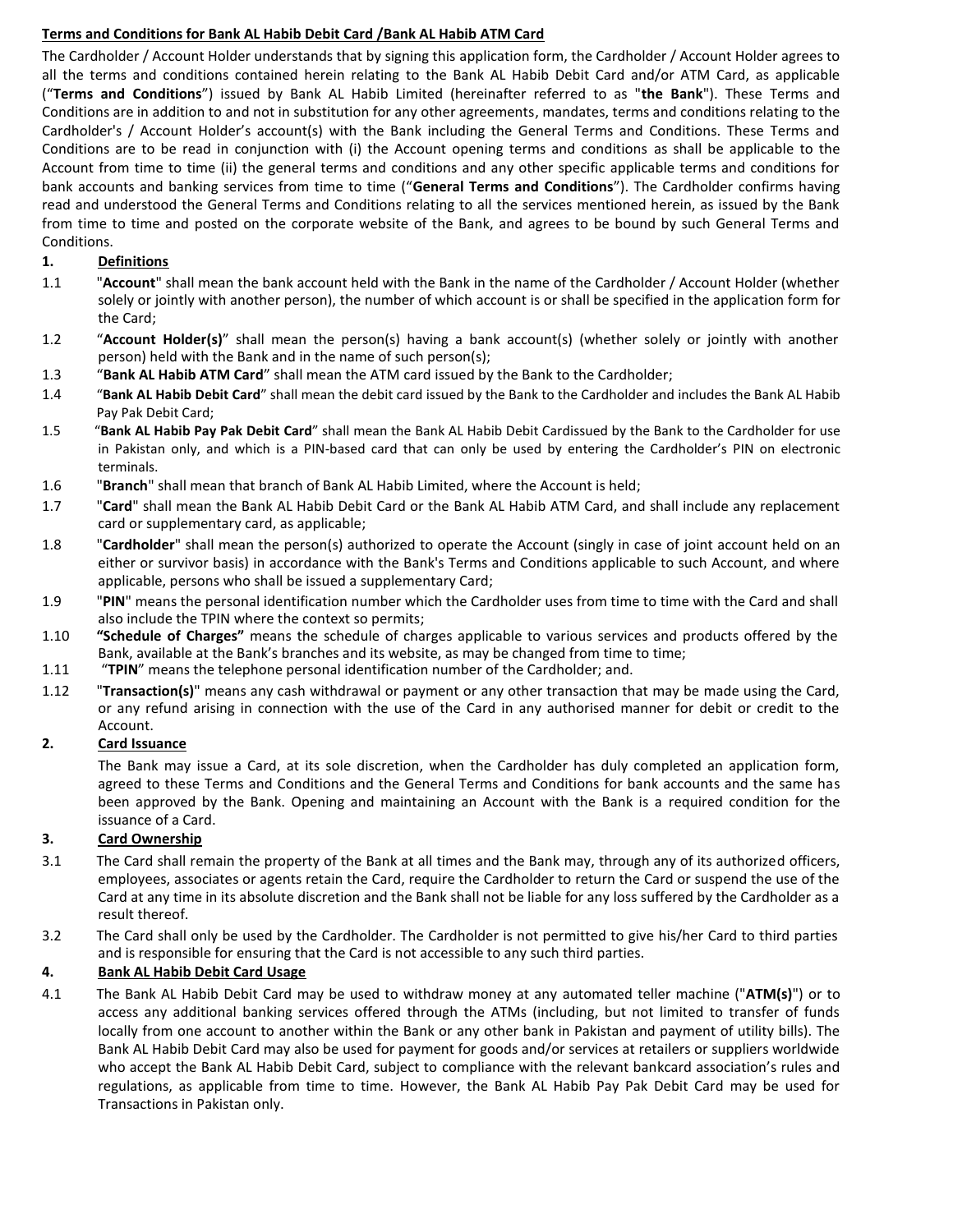- 4.2 If the Cardholder uses the Bank AL Habib Debit Card for Transactions outside Pakistan (including ATMs), the Cardholder will be liable for currency conversion and service fee which is charged upfront at the time of the Transaction. However, the Bank makes no warranty and assumes no liability or responsibility for any limitation on conversion or availability of foreign exchange whether due to State Bank of Pakistan or otherwise.
- 4.3 In case a merchant makes a refund for a Bank AL Habib Debit Card transaction, the Bank will credit the relevant Bank AL Habib Debit Card Account upon receipt of cleared refund amount from the merchant or the settlement bank in respect of such refund. The Bank will not be responsible for any delay in receiving such refunds.
- 4.4 The primary Cardholder shall be solely responsible for all Transactions carried out using a supplementary Bank AL Habib Debit Card. In this regard, the point of contact for the Bank in conjunction with all matters relating to the usage of the supplementary Bank AL Habib Debit Card (including any related dispute) shall be the primary Cardholder and the primary Cardholder acknowledges and accepts the same. The Bank shall also require the consent and signature of the primary Cardholder on any correspondence or instructions (including any amendment) to the Bank relating to the supplementary Bank AL Habib Debit Card. The supplementary Bank AL Habib Debit Cards shall not be issued to minors.
- 4.5 The Bank AL Habib Debit Card can be used for telebanking services and other financial transactions /services which can be conducted through the ATM across Pakistan (e.g. utility bills payment, electronic funds transfer etc.), as offered by the Bank from time to time.

### **5. Bank AL Habib ATM Card Usage**

- 5.1 The Bank AL Habib ATM Card shall be issued for use on ATMs and point of sale ("**POS**") terminals installed at the branches and at business place(s) of merchants and the ATM/debit switch designated by the Bank within Pakistan and all Transactions shall be in Pakistani rupees.
- 5.2 The Bank AL Habib ATM Card can also be used for telebanking services and other financial Transactions /services which can be conducted through the ATMs across Pakistan (e.g. utility bills payment, electronic funds transfer among others), as offered by the Bank from time to time.
- 5.3 The Bank AL Habib ATM Card shall not be used to overdraw the Account or to obtain credit of any description or nature and shall not under any circumstances be alienated, transferred, pledged or made subject to any lien, charge or encumbrance of any nature.
- 5.4 The Bank reserves the right to limit cash withdrawal and total purchase amounts from an ATM or POS terminal during 24 hour periods and to advise the Cardholder of such limits from time to time.
- 5.5 The Bank shall not be responsible for any loss or damage arising directly or indirectly from any malfunction or failure of the Bank AL Habib ATM Card or the ATM / POS / telebanking service or the temporary insufficiency of funds of such machines or the suspension or the closure of the machine for repair or servicing or power breakdown.
- 5.6 The Bank shall have the right to rectify any error(s) in the entries and reverse any erroneous entries in the Account due to any bonafide mistake or malfunction of the ATM/POS/ telebanking service. The Bank's record of any Transaction generated electronically or otherwise shall be conclusive evidence of such transaction.
- 5.7 The Bank shall not issue any supplementary Bank AL Habib ATM Card to the Cardholder.

# **6. Card Validity**

- 6.1 The Card shall not become valid or operational until the Cardholder acknowledges receipt of the Card and accepts the Terms and Conditions for Card usage. The Card will be activated in such manner as the Bank may specify from time to time.
- 6.2 The Card shall only be valid for the period specified on it and must not be used beyond such period or if the Bank has required by notice in writing to the Cardholder that the Card be returned to the Bank. When the period of validity of a Card expires, it must be destroyed by cutting it in half through the magnetic strip, which shall be the responsibility of the Cardholder.

# **7. Loss or Theft of the Card**

- 7.1 The Cardholder must take all precautions to prevent un-authorized use of the Card or the PIN. If the Card is lost or stolen, the Cardholder shall immediately notify the Bank by telephone on the contact number(s) from time to time notified to the Cardholder and the Cardholder must, in addition, immediately notify the Bank in writing of such loss or theft. The Cardholder will be solely responsible for any losses or expenses incurred as a result of the loss, theft, misuse or unauthorized use of the Card. The Bank shall take reasonable steps to deactivate the Card upon it being reported stolen or lost, subject to the Cardholder providing information to establish his/her identity to the satisfaction of the Bank. However, the Bank will not assume liability for any misuse of the Card until such time as it is deactivated and the Bank's record of transaction processed by the Card shall be conclusive and binding evidence for all purposes.
- 7.2 The Cardholder must co-operate with any officers, employees, representatives or agents of the Bank and/or law enforcement agencies in any efforts to recover the Card if it is lost or stolen. The Bank is authorized to disclose information about the Cardholder and the Account if the Bank ascertains that it will help avoid or recover any loss to the Cardholder or the Bank, resulting from the loss, theft, misuse or un-authorized use of the Card. If the Card is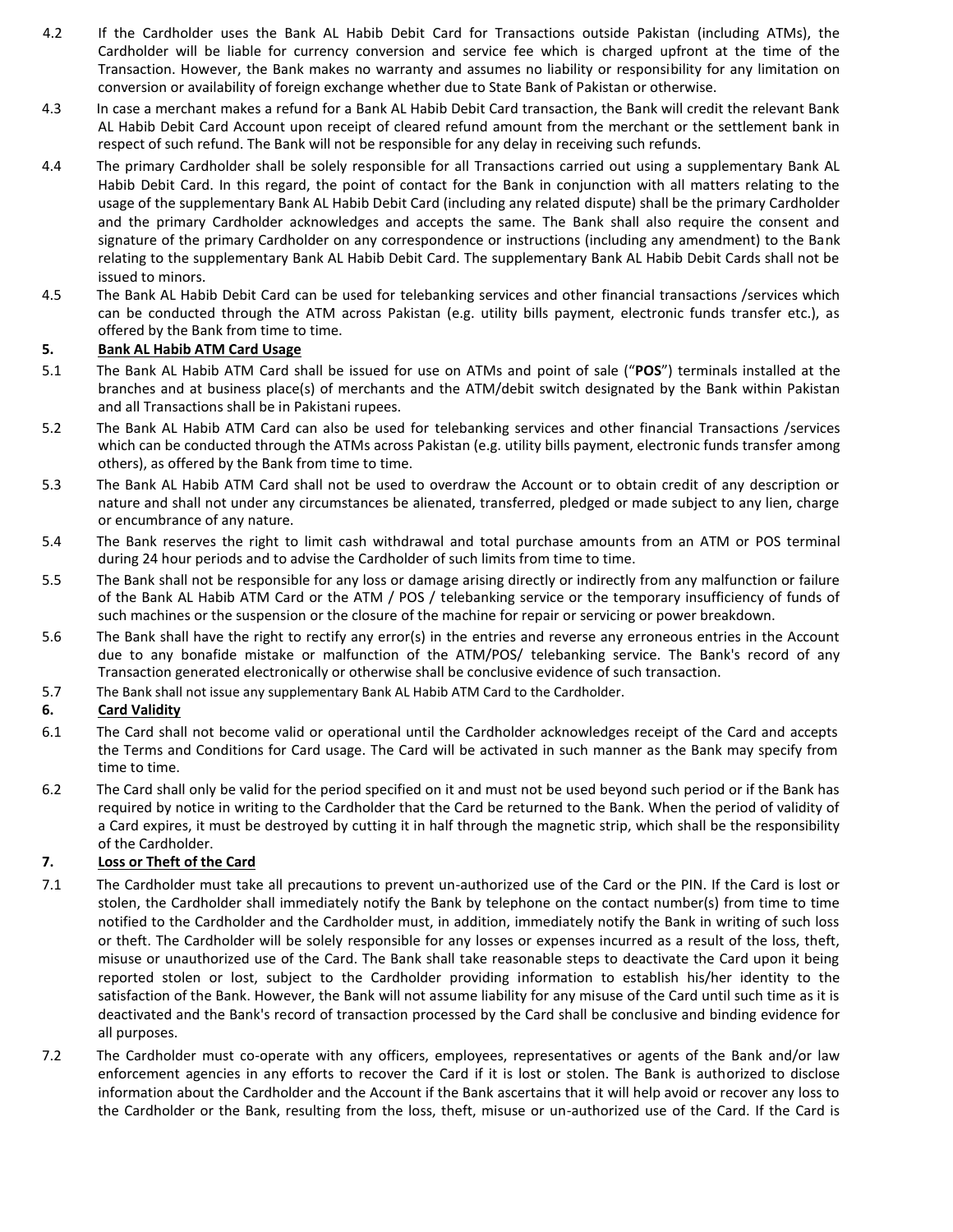found after the Bank has been given notice of its loss or theft the Cardholder must not use it again. The Card must be cut in half through the magnetic strip by the Cardholder and returned to the Bank immediately.

- 7.3 The Cardholder shall use the Card entirely at his/her own risk and shall indemnify and hold the Bank harmless from and against all losses, damages and costs as a result of using the Card.
- 7.4 The Cardholder shall not pass the Card to any other person and undertakes that he/she shall take every possible care to prevent the Card from being lost, mislaid or stolen.
- 7.5 The Cardholder accepts all debits made to the Account arising from use of the Card without limitation, (except after written notice of loss has been received and acknowledged by the Bank).
- 7.6 The Bank shall not be liable for any loss to the Cardholder whatsoever arising out of or in connection with failure or delay in carrying out his/her instructions.

# **8. PIN**

- 8.1 The Card shall be issued with a PIN.
- 8.2 The Bank shall also issue a PIN to the Cardholder, upon request by the Cardholder. If the Bank issues a PIN, the Cardholder must take all reasonable precautions to avoid unauthorized use, including but not limited to, destroying any correspondence containing the PIN promptly after receipt, never disclosing the PIN to any third party, never writing the PIN on the Card or any other item normally kept with the Card and never writing the PIN in a way that can be understood by someone else.
- 8.3 The Cardholder shall take every precaution to prevent disclosure of any electronic service PIN/password availed by the Cardholder, to any third party, accidently or otherwise. All transactions carried out by use of the PIN/password shall be treated as Transactions carried out by the Cardholder, even in cases where the PIN/password is divulged to any other person unless the Cardholder has blocked the Card. The Cardholder shall indemnify and keep the Bank indemnified and harmless from and against all losses, damages and costs that may occur as a result of the PIN divulgence. If the PIN is unwittingly or otherwise divulged to a third party, the Cardholder must notify the Bank as soon as the Cardholder becomes aware that a third party (besides the Cardholder) knows or is suspected of knowing the PIN.
- 8.4 Where verbal notice of loss, theft or misplacement of the Card or of the PIN divulgence is given it must immediately be confirmed in writing to the Cardholder's Branch of the Bank.
- 8.5 Each person, who through the use of the Card with the PIN withdraws cash or makes payment(s), will be considered by the Bank to be an authorized Cardholder. This also applies if this person is not actually a Cardholder and the Bank is authorized to accept such Transactions by the aforesaid, and use and debit the relevant Account(s) in respect of such Transactions. The risk arising from the use and the misuse of the Card is thus solely assumed by the Cardholder directly and Bank will not be liable in respect of the same. If the PIN is held with the Card and subsequently lost or stolen, the Cardholder will be solely liable for all PIN related Transactions. If the Cardholder discloses the PIN to any third party, then the Cardholder will be solely liable for all subsequent PIN related Transactions. **TPIN**
- 8.6 The Bank is authorized to act on any telephone instruction(s) that has/ have been given by the Cardholder either after call center manual standard verification or where the TPIN generated by the Cardholder using the Bank's IVR service is provided at the time of giving such instructions.
- 8.7 Notwithstanding that the Cardholder has changed his/her TPIN using the Bank's IVR service, the Cardholder will continue to remain liable for any unauthorized transaction(s) or loss(es) incurred as a result of any unauthorised use of the Card after the TPIN has been changed. Once the TPIN has been changed by the Cardholder using the IVR service, the changed TPIN number shall be deemed to be a new TPIN and the Bank shall not be held responsible for any unauthorized transaction(s) or loss(es) incurred by the Cardholder following such change.

# **9. Charges**

- 9.1 The Cardholder agrees that charges, fees, duties, levies and other expenses (collectively the **"Charges**") will be charged by the Bank for the issuance and usage of the Card as per the Schedule of Charges. The Cardholder agrees to pay and reimburse the Bank, all or any such Charges immediately upon demand. Such Charges may change from time to time as per the Schedule of Charges of the Bank and it shall be the Cardholder's responsibility to comply with the same. All Charges are non-refundable unless otherwise indicated by the Bank.
- 9.2 The Cardholder shall ensure that sufficient funds are always available in the Card related Account before making any withdrawals/purchases and to account for any Charges levied. If, for any reason, an Account becomes overdrawn by use of the Card, the Cardholder shall be responsible to pay the deficit along with mark-up and Charges at the prevailing rate applicable to clean finance facility(ies) allowed by the Bank to its customers which shall be payable immediately on demand by the Cardholder, together with 20% liquidated damages on the outstanding amount. The Bank shall also have the right to cancel the Card. Notwithstanding such cancellation the Cardholder shall remain liable for the amount overdrawn by him/her together with any Charges and mark-up, liquidated damages etc.
- 9.3 The Bank shall debit the Cardholder's Account with the amount of any withdrawal/transfer payment and all such payments as effected by the use of the Card along with the related bank charges/markups etc., including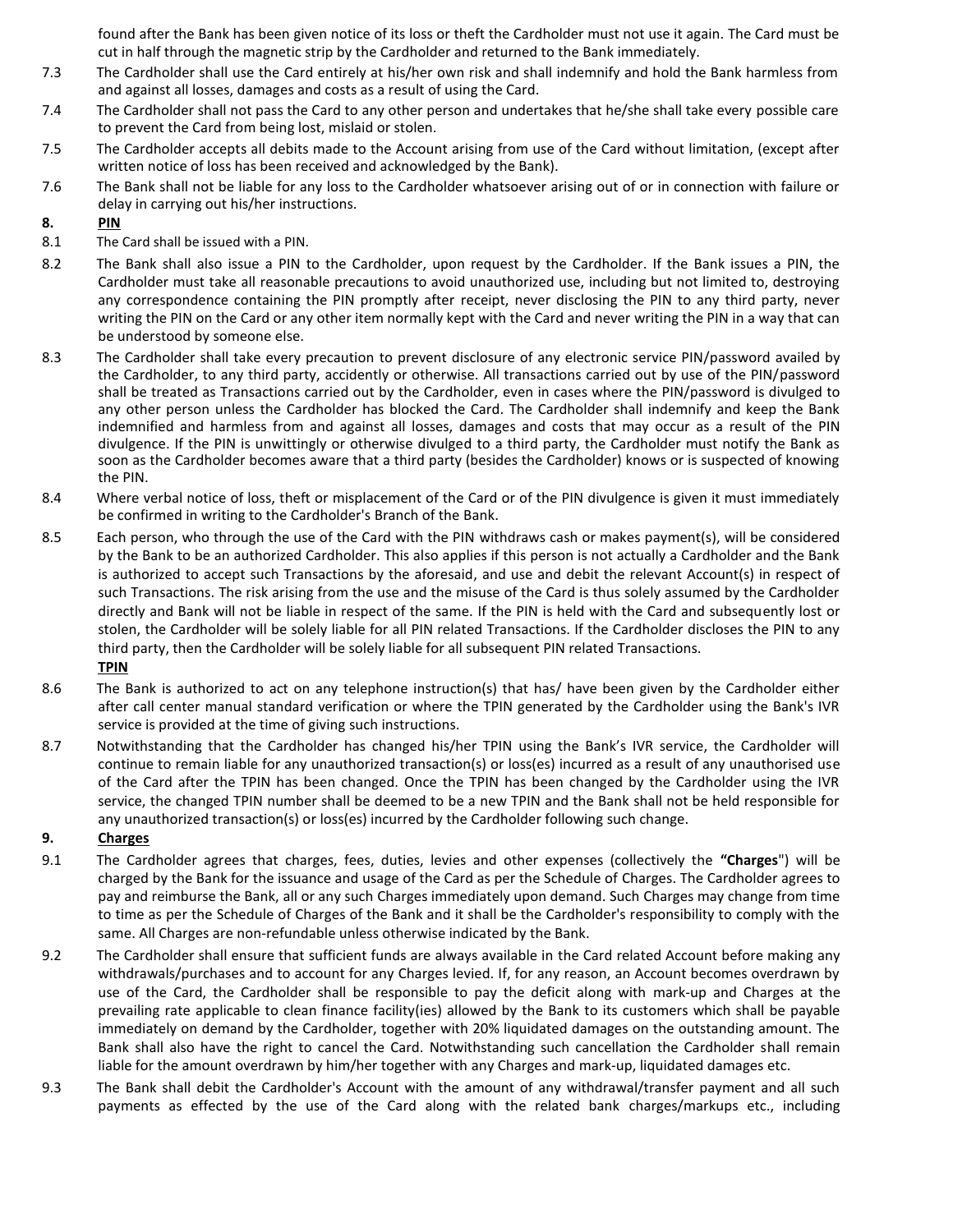taxes/duties levied by the Federal or Provincial Government and all such entries in the account shall be conclusive and binding upon the Cardholder.

9.4 Any proceeds of the balance shall be sent by payment order to the Account Holder's address.

### **10. Total Usage**

- 10.1 The total amount of any Transactions carried out in any single day shall be limited to such amounts and by such other conditions as shall be notified in writing to the Cardholder by the Bank from time to time, with effect from the date of such notice. The Cardholder shall not enter into Transactions involving the Card for a value in excess of the credit balance or limit (if any) of the Account as may be prescribed from time to time.
- 10.2 If the Bank is asked to authorise a Transaction, the Bank may take into consideration any other Transactions which have been authorized but which have not been debited to the Account (and any other transactional activities in relation to the Account) and the limits and other conditions referred to in these Terms and Conditions. If the Bank determines that there are or will be insufficient available funds in the Account to pay the amount that would be due in respect of such a Transaction, the Bank may, in its own absolute discretion, refuse to authorise such Transaction, in which event such a Transaction will not be debited to the Account. The Bank shall not be liable for any loss resulting from any such refusal to authorize any Transaction.

## **11. Insufficient Funds**

In the event that there are insufficient funds available in the Account for any Transaction or other amount payable from the Account, including any markup, fees, charges, currency conversion charges, service fee or any other payments due to the Bank, the Bank may in its own absolute discretion (and without any obligation to do so) transfer or arrange the transfer of sufficient funds from any other account held by the Cardholder with the Bank to the Account. In this regard, the Cardholder permits, authorizes and consents to the Bank consolidating, combining or setting off any such credit balances existing in such other accounts against the Transactions charged or to be charged by the Cardholder against the Account.

### **12. Refusal to Accept Card**

- 12.1 The Bank shall not be liable for any loss resulting from the refusal of any retailer, supplier, other bank or card operated machine or any other person or entity to accept use of the Card in connection with any Transaction. No claims of the Cardholder against any retailer or supplier may be the subject of set-off, claim or counterclaim against the Bank.
- 12.2 The Bank shall not be liable in any way for the quality, quantity, sufficiency, acceptability, merchantability of goods and/or services booked, used or purchased by the Cardholder through the use of the Card or for any breach or nonperformance of any Card Transactions by a retailer or supplier. The retailer or supplier shall under no circumstances be regarded as an agent or representative of the Bank and the Bank shall not be responsible or liable in any manner for any acts or omissions or breach of representations on part of the merchant/ retailer.
- 12.3 In the event of a dispute between the Cardholder and any retailer relating to the Card or a Transaction and/or the Bank or any other person, the Cardholder's liability to the Bank shall not, in any way, be effected or reduced or suspended by such dispute or any counter claim which the Cardholder may have against such retailer or other person.

### **13. Statement**

- 13.1 The Cardholder must check the record of the Transactions from the statement of Account, as per the set frequency in which they are produced, through internet banking, through a mini statement from an ATM or a statement sent by the Bank to the Cardholder.
- 13.2 The Cardholder must inform the Bank in writing within fifteen (15) days of a Transaction being carried out or issuance of a statement, whichever is later, if any irregularities or discrepancies exist in the Transaction particulars in relation to the Account, or on any Account statement that the Bank sends to the Cardholder. If the Bank does not receive any information to the contrary within the above fifteen (15) days period, the Bank is entitled to assume that all Transactions are correct and may be treated as conclusive evidence for all purposes.
- 13.3 In the event that the Card is used at any ATM and the Cardholder receives short payment or no payment despite the Transaction having been successfully executed, he/she must inform the Bank in writing within fifteen (15) working days of the impugned Transaction, otherwise the Bank's statement of Account and records shall be deemed to be conclusive of the matter. Furthermore, in the event the Cardholder uses the Card at any ATM which is not operated by the Bank, then the Bank shall be entitled to rely on the records provided to it by the 1-Link switch and any omission or failure by the Bank to contemporaneously debit the Cardholder's Account for any Transaction by the Cardholder may be completed by the Bank on any subsequent date by direct debit without prior reference to the Cardholder.

### **14. Cancellation of Transactions and Errors in Transaction**

- 14.1 A Transaction cannot be cancelled by the Cardholder after it has been completed.
- 14.2 In case a Cardholder uses the Card at an ATM and the Cardholder's Account is debited and cash not distributed or disbursed, the Cardholder will be required to submit a claim for the amount of the respective Card Transaction with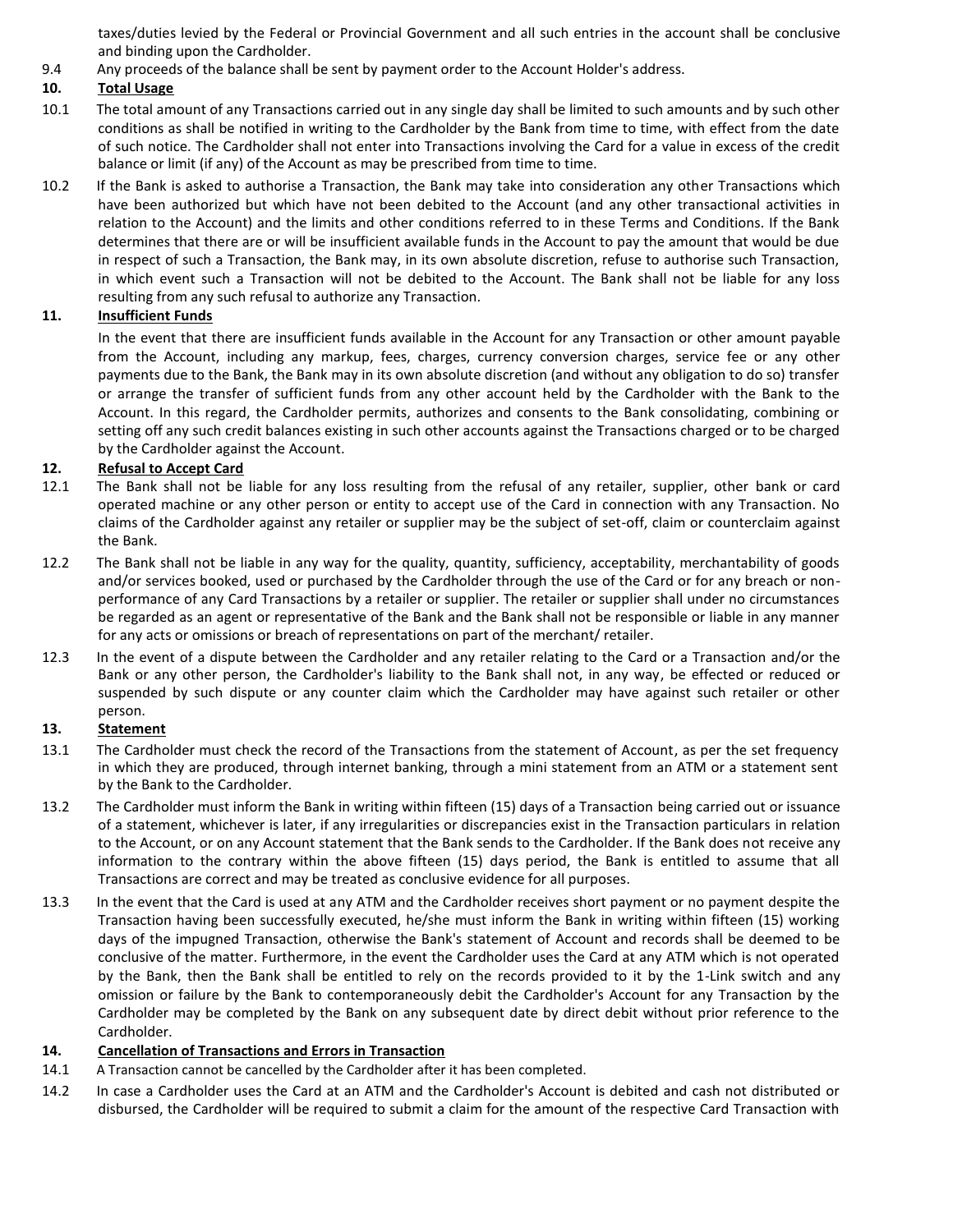the Bank and the Bank will reverse the claimed amount only after verification of such amount for the subject Card Transaction from the ATM and the respective bank whose ATM was used.

14.3 In the event of any other disputed Transaction, the Cardholder must send a written intimation, with details of the dispute, to the Bank within fifteen (15) days from the date of the disputed Transaction. If such a written intimation is not received by the Bank within fifteen (15) days from the disputed Transaction, the said Transaction will be deemed to be authentic and the Customer shall be liable for the Transaction.

### **15. Posting**

- 15.1 Subject to these Terms and Conditions, the Bank will normally debit Card Transaction amount to the Account as soon as the Bank receives advice electronically or otherwise from the retailer or POS merchant in connection therewith, provided that the Bank will not be liable for any loss resulting from any delay in doing so.
- 15.2 The Cardholder agrees to reimburse the Bank for any amounts that are due from the Cardholder for Transactions authorized by him/her even after closing of the relevant Account.

### **16. Refund**

If a retailer or supplier makes a refund by means of a Transaction the Bank will only credit the Account when and if it receives the retailer or supplier's proper instructions to do so, as well as the funds in respect of such refund, provided that the Bank will not be responsible for any loss resulting from any delay in receiving such instructions and funds.

# **17. Promotions**

Without prejudice to the foregoing, the Bank may, from time to time and at its sole discretion, promote the goods or services of certain specified companies ("**Affiliates**") amongst all or any of its Cardholders. If such a promotion is made available to the Cardholder and the Cardholder avails the promotion, the Cardholder agrees that in addition to these Terms and Conditions, the Cardholder will abide by the terms and conditions of the promotion as stipulated by the Affiliates, in consultation with the Bank. Such a promotion may be withdrawn at any time without any notice to the Cardholder.

### **18. Termination & Suspension**

- 18.1 In order for the Cardholder to terminate the Agreement comprised in these Terms and Conditions, in respect of the Card, the Cardholder must notify the Bank in writing, cut the Card in half through the magnetic strip and return the Card to the Bank. Such termination shall be effective, subject to the provisions of these aforementioned actions and these Terms and Conditions, and upon receipt by the Bank of such notice of termination by the Cardholder.
- 18.2 The Bank is authorized to suspend Transactions linked with the Card and suspend the Card at any time, without prior notice to the Cardholder and without assigning any reason thereof.
- 18.3 The Bank may suspend, withdraw or terminate the Card and cancel the Card without assigning any reason thereof and without affecting the Cardholder's liabilities and obligations to the Bank. The Cardholder further accepts that no prior notice will be required to be given by the Bank for such suspension/ withdrawal/ cancellation and retention of the Card by the ATM and refusal by the ATM to honour instructions through the Card may be construed as a withdrawal/ cancellation of the Card, unless confirmed otherwise by the Cardholder from the Bank.

### **19. Terms and Conditions to Remain in Full Force and Effect**

These Terms and Conditions, shall be deemed to remain in full force and effect if and in so far as any Transaction is completed but not debited to the Account prior to termination thereof.

### **20. Post Termination**

Termination of these Terms and Conditions shall not prejudice any liability in respect of things done or omitted to be done prior to termination thereof.

# **21. Liability of Parties**

- 21.1 The Bank shall not be liable to the Cardholder for any loss suffered as a result of the Bank being prevented from or delayed in providing any banking or other services to the Cardholder due to strikes, industrial action, failure of power supplies, systems or equipment, start of day or end of day activity or any other causes beyond the Bank's control. The Bank shall not be liable in any manner for any accidental death, injury, property damage or any other loss or damage that may be sustained by the Cardholder in using the Card at the ATM rooms or any other locations and it is agreed that the Cardholder shall use the Card entirely at his/her own risk, cost and consequences.
- 21.2 The Cardholder has no claim to any compensation from the Bank if use of the Card is not possible due to technical malfunctions and operations failures or any other reasons whatsoever and the Bank excludes all liabilities for all losses or damages suffered by the Customer for not being able to use the Card.
- 21.3 Whenever the Card is used by the Cardholder for payment of any utility or other bills, the Cardholder shall remain solely liable for any penalty, cost or surcharge which may be levied by the utility or service provider for late payment or any other reason, irrespective of whether the Cardholder provided adequate notice and proper details to the Bank.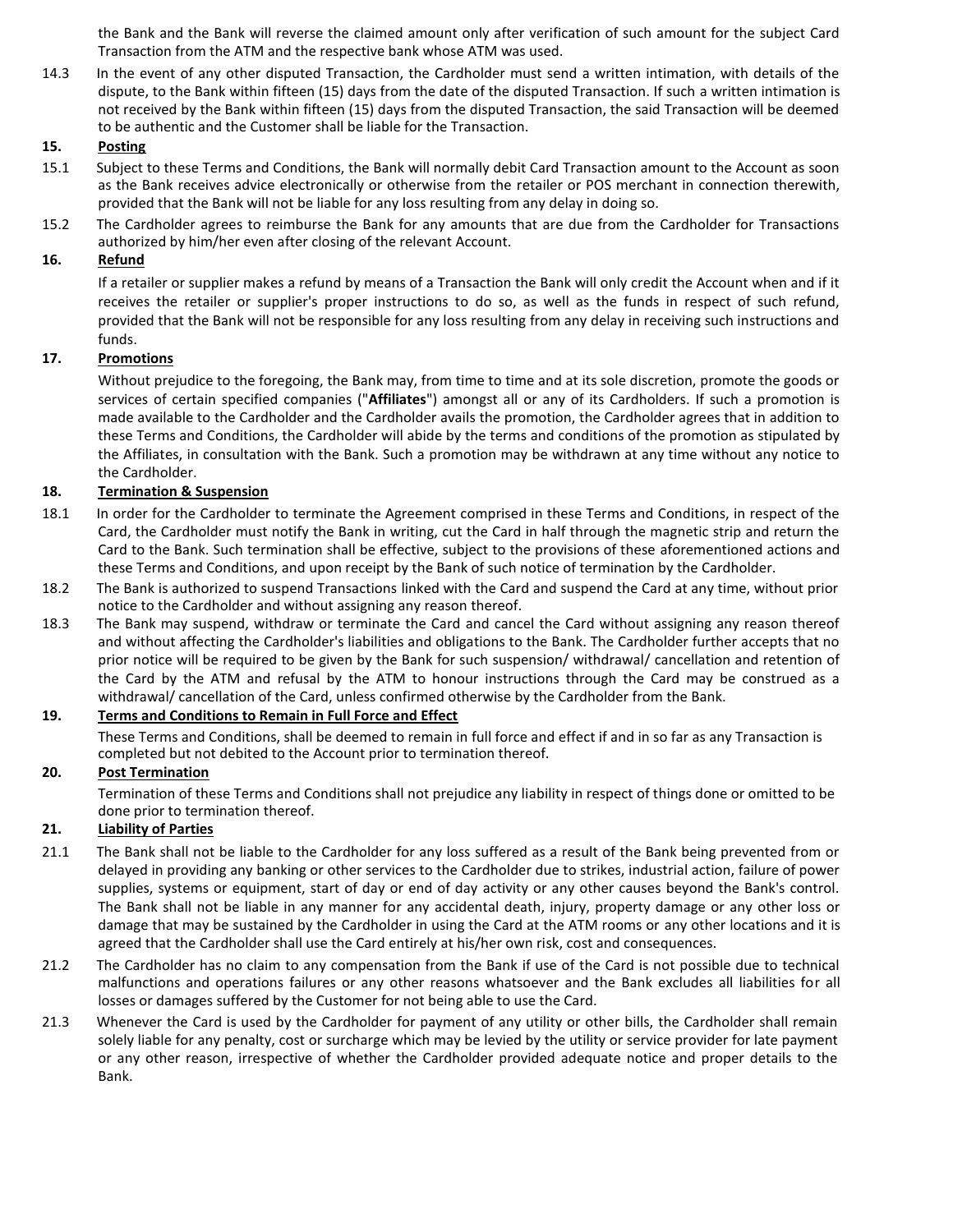- 21.4 The Cardholder will be liable for all losses or costs incurred by the Bank as a result of any breach by the Cardholder of the Terms and Conditions contained herein and shall reimburse to the Bank all such costs on the Bank's first demand.
- 21.5 The Cardholder accepts that all Transactions shall be binding jointly and severally on all joint Account Holders.
- 21.6 The Bank shall not be liable for insufficiency or inaccuracy of the information given/ received through the Card and the Bank reserves its right to update and vary such information from time to time and at any time.

### **22. Change of Terms and Conditions**

- 22.1 These Terms and Conditions and any charges relating thereto may be changed by the Bank at its sole option at any time and from time to time by notice (whether general, specific or by publication in the Bank's Schedule of Charges) to the Cardholder(s).
- 22.2 Any such changes will be effective from the date stated on the notice or Schedule of Charges or such later date as may be expressly specified therein by the Bank. However, any charges or fees due to the bankcard associations in respect of the use of the Card and any variations thereto made by the relevant bankcard association shall be solely to the Cardholder's Account only, in accordance with the time period specified by such bankcard association and the Bank shall not be liable for same.
- 22.3 The Bank may (but shall not be obliged to) record any telephonic instructions from Account Holder/Cardholder in writing and/or by tape recording and/or any other method, and such recording of any instruction shall be conclusive and binding on the Account Holder/Cardholder. The Bank may in addition require the Account Holder/Cardholder to execute such other documents as may relate to the services or to any such instructions given by the Account Holder/Cardholder and the Account Holder/Cardholder shall execute all such documents as may be required by the Bank in this regard.

## **23. Disclosure**

The Cardholder / Account Holder authorises the Bank to disclose any information in relation to the Cardholder and Account to companies within the Bank's group of companies, third party processors, third party service providers and/or card personalization firms utilised by the Bank from time to time. Such information shall include but not be limited to the Cardholder's / Account Holder's details, the Card, the Account and any Transaction as the Bank considers in its sole opinion to be necessary or desirable. The Bank may also disclose such information in relation to the Cardholder / Account Holder, the Card, the Account or any Transaction to any person or entity, as may be required by law, practice or usage.

#### **24. Indemnity**

The primary Cardholder / Account Holder hereby indemnifies and holds the Bank harmless against any or all losses, damages, claims, costs or expenses which the Bank suffers or sustains as a consequence of the Cardholder / Account Holder being in breach of these conditions or the Terms and Conditions governing the Account or the Cardholder using or permitting the use of the Card for any Transaction, whether illegal, unauthorised or otherwise. In this regard, in the event of the Cardholder's death, the Bank should be notified immediately by the Cardholder's next of kin or successors for blockage of the Account and the Card shall be promptly returned to the Bank for cancellation. Any Transactions made on the Card prior to the date of suspension of the Account using the Card will be charged to the Cardholder's Account and this shall continue until such notice of death is received in writing by the Bank. The Bank shall not be responsible for any losses resulting from and delay in such suspension being made effective. Pending provision of a succession certificate by the successors of the Cardholder or such other document as the Bank may specify, the Cardholder's Account will remain frozen. The Cardholder should never disclose the PIN/passwords or other personal confidential information on call, by email/ SMS. The Cardholder agrees to immediately inform the Bank of any phishing, spoofing or hacking activity(ies) suspected by the Cardholder in relation to the Card or services thereto which form part of these Terms and Conditions. In the event the Cardholder fails to inform the Bank of such activity(ies), if suspected, the Cardholder shall indemnify the Bank against all losses, claims, costs and expenses suffered or sustained by the Cardholder.

### **25. SMS/ADC Alerts Service**

The Cardholder shall be provided SMS alerts or such other alerts through alternate delivery channel(s) ("**Alerts**") in respect of Transactions made by the Cardholder to the Cardholder's registered mobile number(s). All information pertaining to the Account(s) and/or Transactions shall be provided automatically from time to time through Alerts and shall be entirely at the risk and responsibility of the Cardholder.

### **26. eStatements**

The Cardholder shall be able to view or download any eStatement issued under alternate delivery channel services. The Cardholder acknowledges that the eStatement will be electronically viewed or downloaded (as the case may be) at the entire risk and responsibility of the Cardholder.

# **27. Link Account(s) disclaimer**

The Cardholder understands and accepts the liability if the Cardholder requests the Bank to link more than one of the Accounts maintained with the Bank to a Card. The Cardholder accepts and acknowledges that linking more than one account to a Card exposes all of the linked accounts to the risk of loss, theft or misuse of a Card and/or Account.